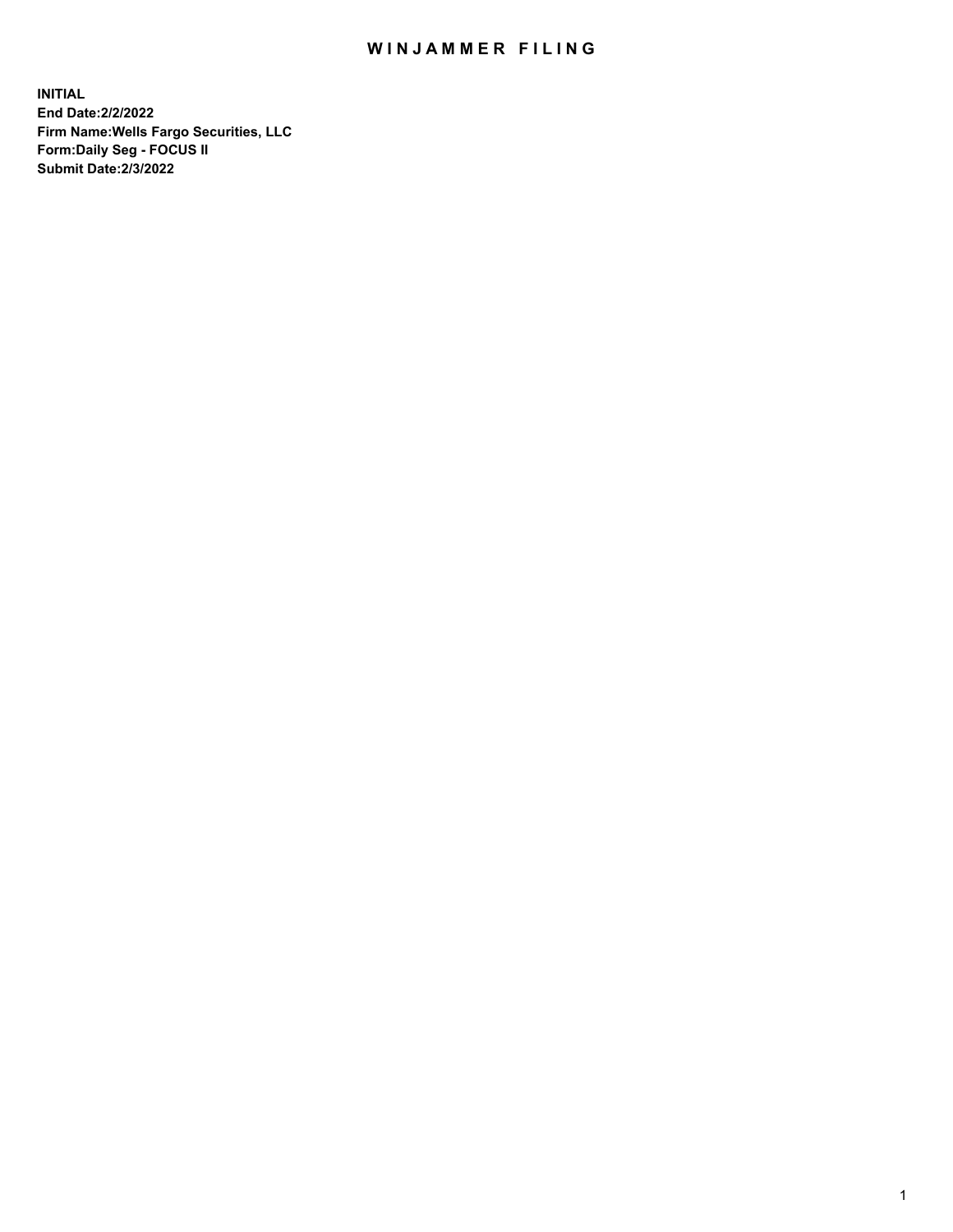**INITIAL End Date:2/2/2022 Firm Name:Wells Fargo Securities, LLC Form:Daily Seg - FOCUS II Submit Date:2/3/2022 Daily Segregation - Cover Page**

| Name of Company                                                                                                                                                                                                                                                                                                                | <b>Wells Fargo Securities LLC</b>                      |
|--------------------------------------------------------------------------------------------------------------------------------------------------------------------------------------------------------------------------------------------------------------------------------------------------------------------------------|--------------------------------------------------------|
| <b>Contact Name</b>                                                                                                                                                                                                                                                                                                            | <b>James Gnall</b>                                     |
| <b>Contact Phone Number</b>                                                                                                                                                                                                                                                                                                    | 917-699-6822                                           |
| <b>Contact Email Address</b>                                                                                                                                                                                                                                                                                                   | james.w.gnall@wellsfargo.com                           |
| FCM's Customer Segregated Funds Residual Interest Target (choose one):<br>a. Minimum dollar amount: ; or<br>b. Minimum percentage of customer segregated funds required:% ; or<br>c. Dollar amount range between: and; or<br>d. Percentage range of customer segregated funds required between: % and %.                       | 115,000,000<br><u>0</u><br><u>00</u><br>0 <sub>0</sub> |
| FCM's Customer Secured Amount Funds Residual Interest Target (choose one):<br>a. Minimum dollar amount: ; or<br>b. Minimum percentage of customer secured funds required:%; or<br>c. Dollar amount range between: and; or<br>d. Percentage range of customer secured funds required between: % and %.                          | 30,000,000<br><u>0</u><br><u>00</u><br>0 <sub>0</sub>  |
| FCM's Cleared Swaps Customer Collateral Residual Interest Target (choose one):<br>a. Minimum dollar amount: ; or<br>b. Minimum percentage of cleared swaps customer collateral required:% ; or<br>c. Dollar amount range between: and; or<br>d. Percentage range of cleared swaps customer collateral required between:% and%. | 340,000,000<br><u>0</u><br><u>00</u><br>00             |

Attach supporting documents CH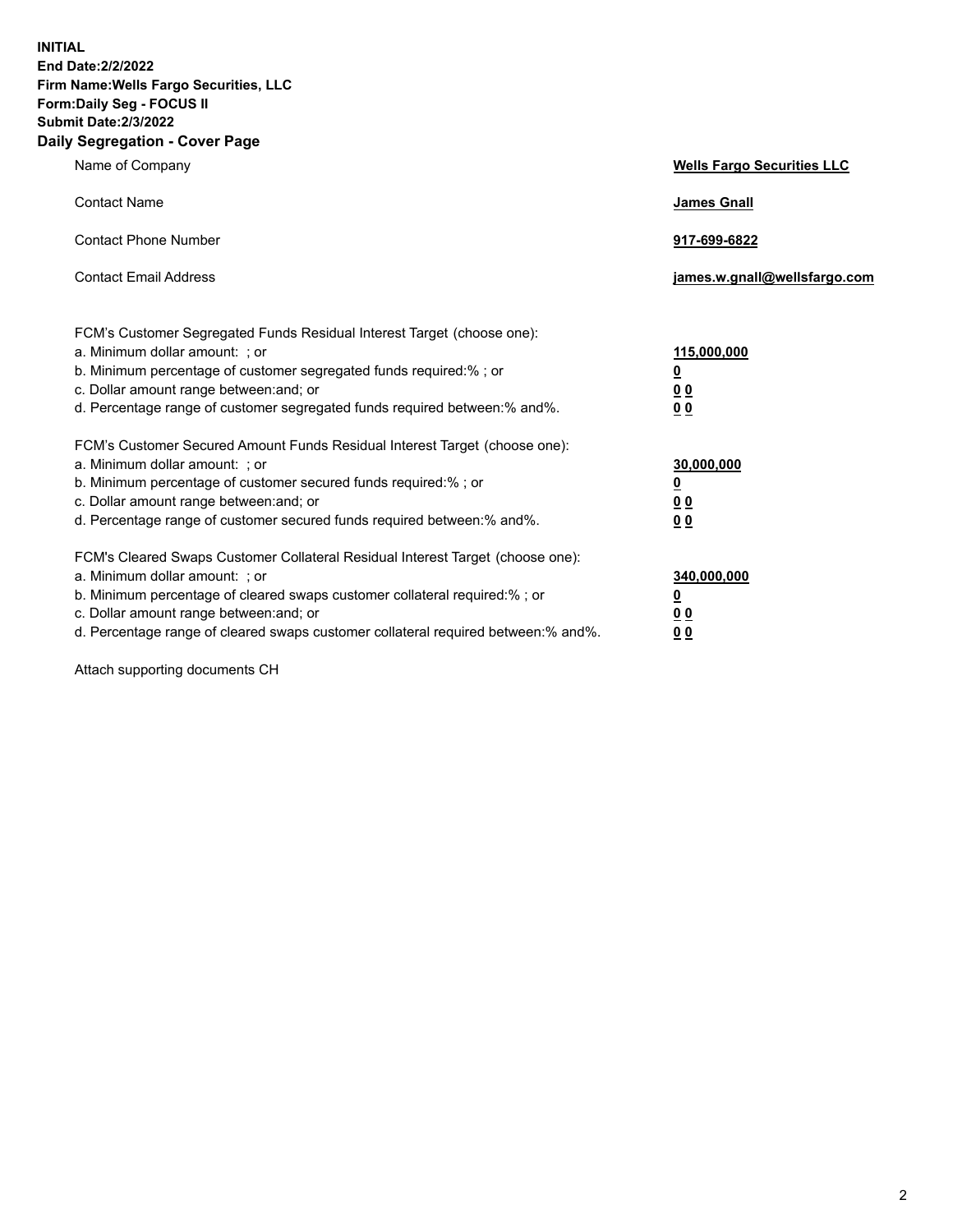**INITIAL End Date:2/2/2022 Firm Name:Wells Fargo Securities, LLC Form:Daily Seg - FOCUS II Submit Date:2/3/2022 Daily Segregation - Secured Amounts** Foreign Futures and Foreign Options Secured Amounts Amount required to be set aside pursuant to law, rule or regulation of a foreign government or a rule of a self-regulatory organization authorized thereunder

- 1. Net ledger balance Foreign Futures and Foreign Option Trading All Customers A. Cash **333,833,211** [7315]
	- B. Securities (at market) **184,868,779** [7317]
- 2. Net unrealized profit (loss) in open futures contracts traded on a foreign board of trade **-21,602,932** [7325]
- 3. Exchange traded options
	- a. Market value of open option contracts purchased on a foreign board of trade **3,183** [7335]
	- b. Market value of open contracts granted (sold) on a foreign board of trade **0** [7337]
- 4. Net equity (deficit) (add lines 1. 2. and 3.) **497,102,241** [7345]
- 5. Account liquidating to a deficit and account with a debit balances gross amount **16,362,485** [7351] Less: amount offset by customer owned securities **-16,219,815** [7352] **142,670** [7354]
- 6. Amount required to be set aside as the secured amount Net Liquidating Equity Method (add lines 4 and 5)
- 7. Greater of amount required to be set aside pursuant to foreign jurisdiction (above) or line 6.

## FUNDS DEPOSITED IN SEPARATE REGULATION 30.7 ACCOUNTS

- 1. Cash in banks
	- A. Banks located in the United States **114,819,725** [7500]
	- B. Other banks qualified under Regulation 30.7 **70,721,937** [7520] **185,541,662**
- 2. Securities
	- A. In safekeeping with banks located in the United States **147,278,644** [7540]
- B. In safekeeping with other banks qualified under Regulation 30.7 **0** [7560] **147,278,644** [7570]
- 3. Equities with registered futures commission merchants
	-
	-
	- C. Unrealized gain (loss) on open futures contracts **17,999,176** [7600]
	- D. Value of long option contracts **3,183** [7610]
	- E. Value of short option contracts **0** [7615] **81,919,193** [7620]
- 4. Amounts held by clearing organizations of foreign boards of trade
	- A. Cash **0** [7640]
	- B. Securities **0** [7650]
	- C. Amount due to (from) clearing organization daily variation **0** [7660]
	- D. Value of long option contracts **0** [7670]
	- E. Value of short option contracts **0** [7675] **0** [7680]
- 5. Amounts held by members of foreign boards of trade
	-
	-
	- C. Unrealized gain (loss) on open futures contracts **-60,233,320** [7720]
	- D. Value of long option contracts **0** [7730]
	- E. Value of short option contracts **0** [7735] **190,677,314** [7740]
- 6. Amounts with other depositories designated by a foreign board of trade **0** [7760]
- 7. Segregated funds on hand **0** [7765]
- 8. Total funds in separate section 30.7 accounts **605,416,813** [7770]
- 9. Excess (deficiency) Set Aside for Secured Amount (subtract line 7 Secured Statement Page 1 from Line 8)
- 10. Management Target Amount for Excess funds in separate section 30.7 accounts **30,000,000** [7780]
- 11. Excess (deficiency) funds in separate 30.7 accounts over (under) Management Target **78,171,902** [7785]

**0** [7305]

**497,244,911** [7355]

## **497,244,911** [7360]

[7530]

 A. Cash **16,322,068** [7580] B. Securities **47,594,766** [7590]

 A. Cash **70,770,947** [7700] B. Securities **180,139,687** [7710] **108,171,902** [7380]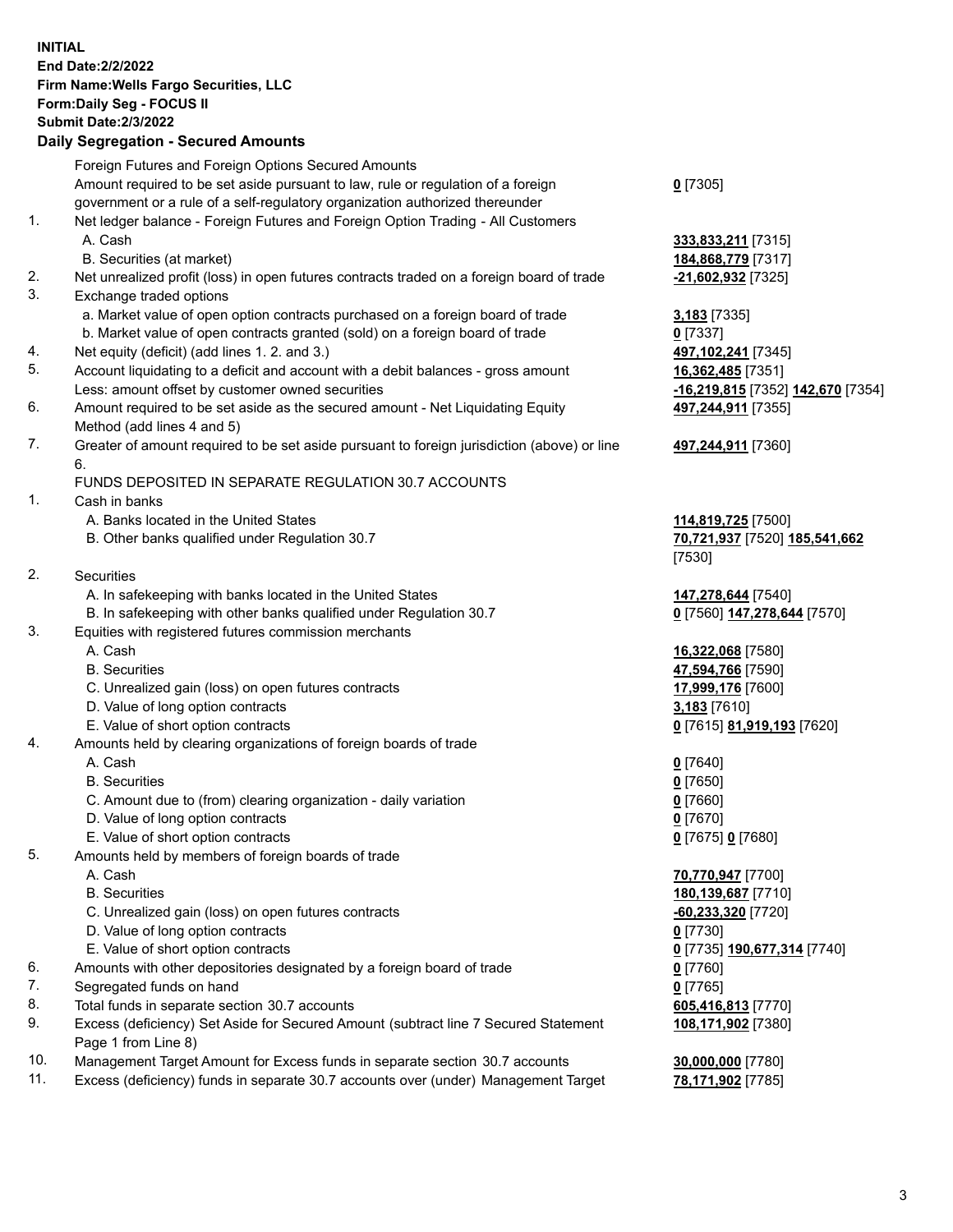**INITIAL End Date:2/2/2022 Firm Name:Wells Fargo Securities, LLC Form:Daily Seg - FOCUS II Submit Date:2/3/2022 Daily Segregation - Segregation Statement** SEGREGATION REQUIREMENTS(Section 4d(2) of the CEAct) 1. Net ledger balance A. Cash **3,508,995,758** [7010] B. Securities (at market) **1,960,294,431** [7020] 2. Net unrealized profit (loss) in open futures contracts traded on a contract market **1,957,821** [7030] 3. Exchange traded options A. Add market value of open option contracts purchased on a contract market **2,224,713,711** [7032] B. Deduct market value of open option contracts granted (sold) on a contract market **-2,006,723,359** [7033] 4. Net equity (deficit) (add lines 1, 2 and 3) **5,689,238,362** [7040] 5. Accounts liquidating to a deficit and accounts with debit balances - gross amount **113,727,487** [7045] Less: amount offset by customer securities **-112,074,318** [7047] **1,653,169** [7050] 6. Amount required to be segregated (add lines 4 and 5) **5,690,891,531** [7060] FUNDS IN SEGREGATED ACCOUNTS 7. Deposited in segregated funds bank accounts A. Cash **189,139,900** [7070] B. Securities representing investments of customers' funds (at market) **635,460,171** [7080] C. Securities held for particular customers or option customers in lieu of cash (at market) **118,127,452** [7090] 8. Margins on deposit with derivatives clearing organizations of contract markets A. Cash **3,287,710,057** [7100] B. Securities representing investments of customers' funds (at market) **124,473,090** [7110] C. Securities held for particular customers or option customers in lieu of cash (at market) **1,842,166,979** [7120] 9. Net settlement from (to) derivatives clearing organizations of contract markets **27,774,197** [7130] 10. Exchange traded options A. Value of open long option contracts **2,224,713,711** [7132] B. Value of open short option contracts **-2,006,723,359** [7133] 11. Net equities with other FCMs A. Net liquidating equity **0** [7140] B. Securities representing investments of customers' funds (at market) **0** [7160] C. Securities held for particular customers or option customers in lieu of cash (at market) **0** [7170] 12. Segregated funds on hand **0** [7150] 13. Total amount in segregation (add lines 7 through 12) **6,442,842,198** [7180] 14. Excess (deficiency) funds in segregation (subtract line 6 from line 13) **751,950,667** [7190] 15. Management Target Amount for Excess funds in segregation **115,000,000** [7194] **636,950,667** [7198]

16. Excess (deficiency) funds in segregation over (under) Management Target Amount Excess